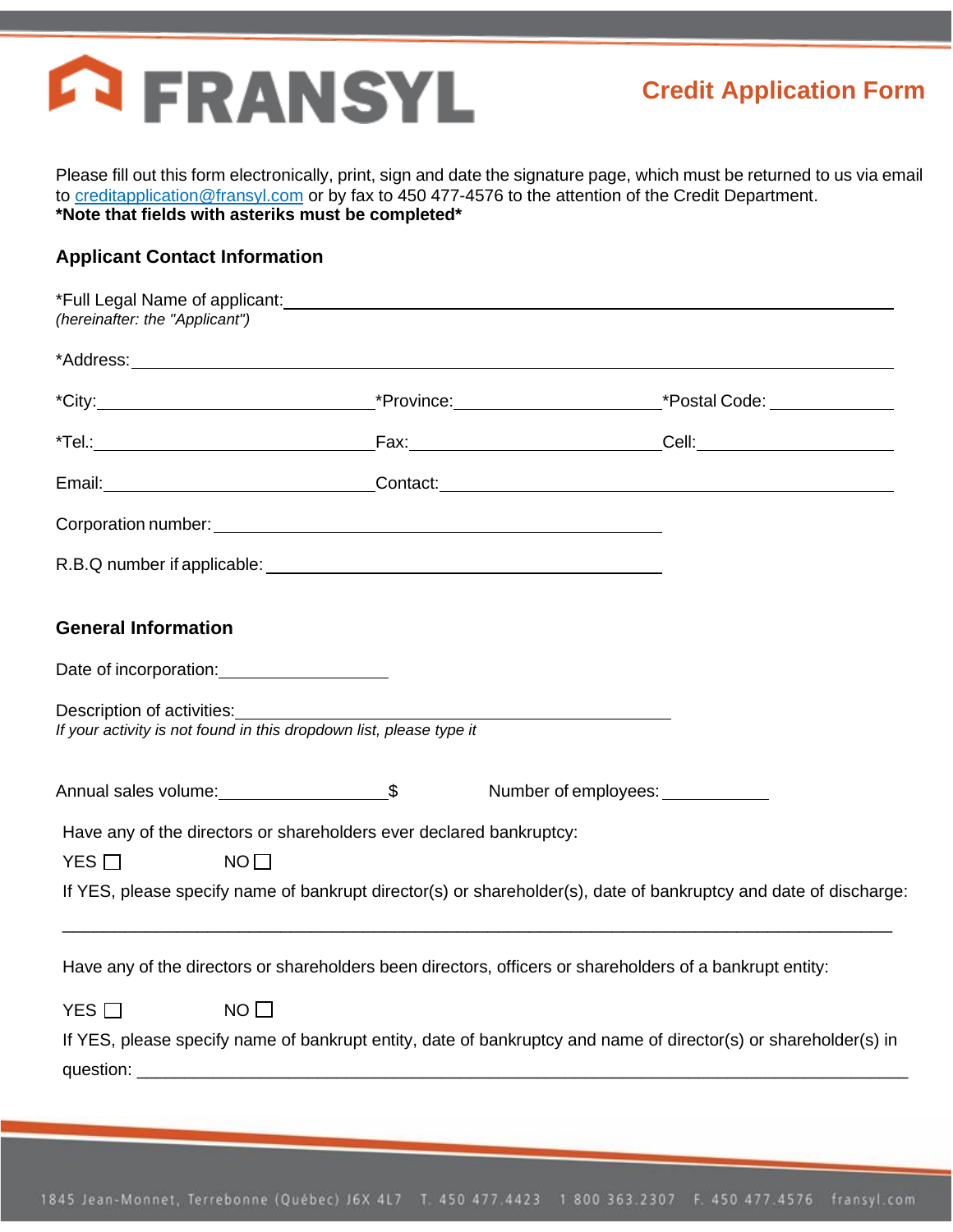# **ERANSYL**

### **Credit References**

| *** Minimum of 4 trade references required***                                                                                                                                                                                        |  |                                |  |
|--------------------------------------------------------------------------------------------------------------------------------------------------------------------------------------------------------------------------------------|--|--------------------------------|--|
| 1. Reference: <u>experimental and the set of the set of the set of the set of the set of the set of the set of the set of the set of the set of the set of the set of the set of the set of the set of the set of the set of the</u> |  |                                |  |
|                                                                                                                                                                                                                                      |  |                                |  |
|                                                                                                                                                                                                                                      |  | Tel.: ________________________ |  |
| 4. Reference: <u>Andrea Barbara and Charles and Charles and Charles and Charles and Charles and Charles and Charles and Charles and Charles and Charles and Charles and Charles and Charles and Charles and Charles and Charles </u> |  | Tel.: ________________________ |  |
|                                                                                                                                                                                                                                      |  | Tel.: ________________________ |  |
|                                                                                                                                                                                                                                      |  |                                |  |
| Representative of the Supplier:                                                                                                                                                                                                      |  |                                |  |

## **List of Applicant's directors and officers**

| <b>NAME</b> | <b>TITLE</b> | <b>DATE OF</b><br><b>BIRTH</b> | <b>S.I.N.</b> |
|-------------|--------------|--------------------------------|---------------|
|             |              |                                |               |
|             |              |                                |               |
|             |              |                                |               |
|             |              |                                |               |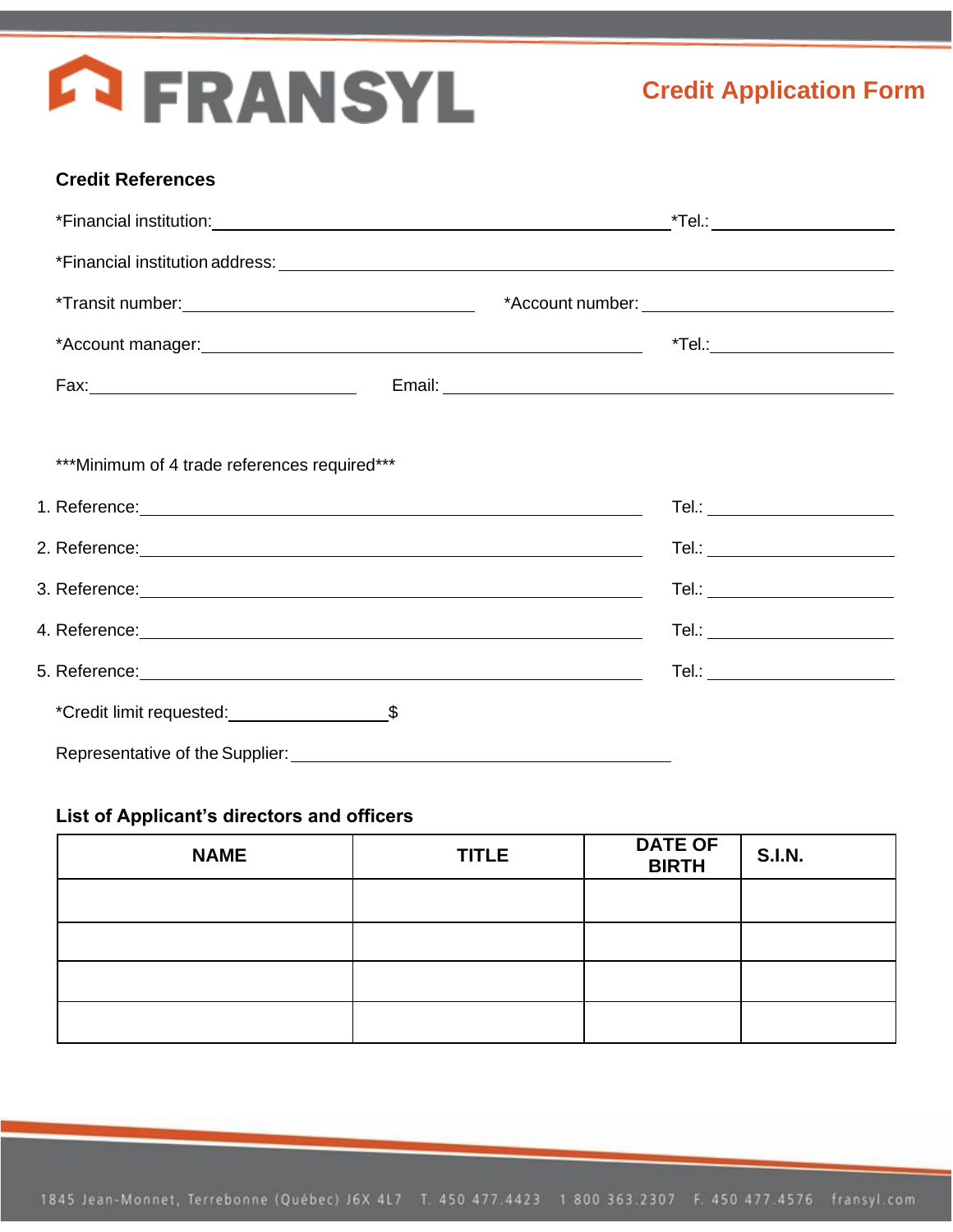

Applicant wishes to receive invoices/statements byemail:

|--|--|

 $NO$  $\Box$ 

Applicant wishes to receive correspondence and invoicing in the following language:

 $French \ \ \ \ \ \ \ \$  English  $\ \ \ \ \ \ \ \ \ \$ 

The Applicant hereby agrees that, to the extent that its credit application is accepted by Produits pour Toitures Fransyl Ltée ("Fransyl") and Lexsuco 2010 Corporation ("Lexsuco"), the Applicant shall respect and abide by the enclosed «General Terms of Credit» and perform and discharge all of its obligations thereunder, all of which form an integral part hereof, to avail as if herein recited at length. The Applicant may not assign any of its rights hereunder to a third person without the Suppliers' prior written consent.

### **Applicant's Main Contacts**

*(if more than one email by category, please divide by adding a semicolon ; )*

| (Mandatory for emailed invoices) |
|----------------------------------|
|                                  |
|                                  |
|                                  |
|                                  |
|                                  |
|                                  |
|                                  |
|                                  |
| Email:______________________     |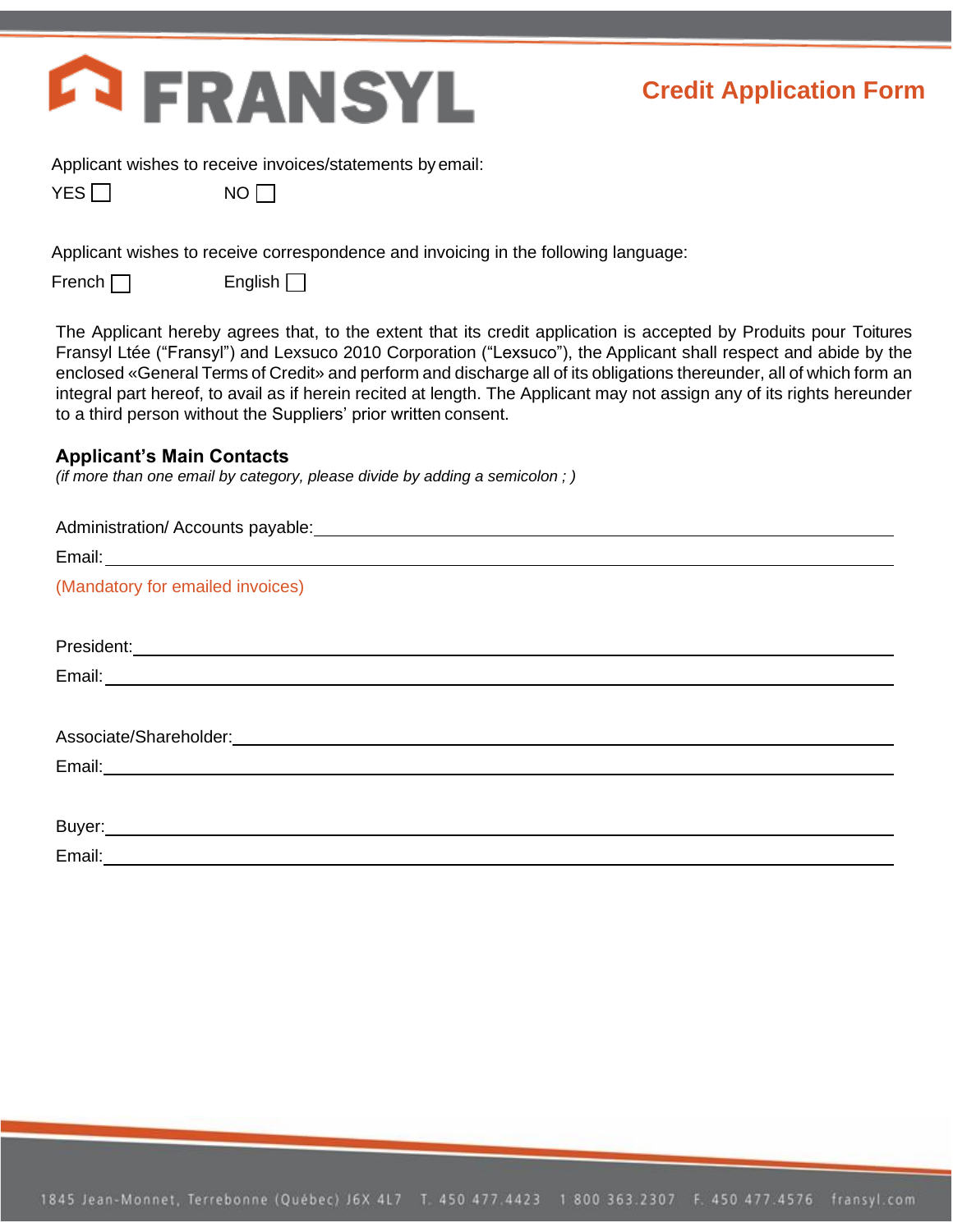## **ERANSYL**

## **Credit Application Form**

## **GENERAL TERMS OF CREDIT**

(The "Applicant") intending to be legally bound, hereby agrees, upon approval by PRODUITS POUR TOITURES FRANSYL LTÉE ("Fransyl") and LEXSUCO 2010 CORPORATION ("Lexsuco"), Fransyl and Lexsuco being collectively the "Suppliers", and each of them a "Supplier" of the attached Credit Application, to the respect, execution and abidance of the following terms and conditions, and to the full payment and satisfaction of the following sums:

1. Any and all sums due to a Supplier shall be paid thereto by the undersigned no later than the thirtieth (30th) day of the month following the date of invoice;

2. Any sums past due to a Supplier shall bear interest at a rate of one percent (1%) per month (twelve percent (12%) per annum), as of their due date and until full and complete payment, the whole without prejudice to the Suppliers' other rights under the circumstances (including, but not limited to, enforcement of its rights hereunder or under any security held, collection of sums owed and closure of the Applicant's account). In addition, a fee of 50\$ will be charged for any returned or dishonoured (NSF) cheque and will lead to the automatic closing of the account;

3. Any and all merchandise sold to the Applicant by a Supplier shall remain the entire and exclusive property of said Supplier until full, final and complete payment thereof;

4. In the event of late or non-payment to a Supplier of any amount owed to it(them), the Applicant shall pay to the Supplier(s) in question, in addition to such amounts owed and to all interest due in accordance with section 2, an additional amount equal to twenty percent (20%) of all capital then outstanding, as liquidated damages for the recovery of sums owed, same being payable whether or not the Supplier(s) in question undertake(s) legal action to recover any sum due;

5. The Applicant shall pay to the Supplier(s) in question all Court costs, expenses and fees, including, without limitation, judicial stamps and costs, bailiff costs, costs of service and seizure and any other costs, expenses and fees of a like nature, which may be incurred by the Supplier(s) in question in order to exercise its(their) rights or to effect recovery of sums due;

6. Any partial payment made by theApplicant shall be applied, as applicable: (i) first to payment of the fees, costs and expenses provided under section 5 hereof, (ii) thereafter to payment of the additional amount provided under section 4 hereof, (iii) thereafter to payment of all interest due under section 2 hereof, and (iv) finally to payment of all principal owed;

7. The Applicant hereby authorizes the Suppliers to: (i) effect any and all credit or solvency researches upon the Applicant and/or upon any of its directors, officers or shareholders; (ii) obtain all financial, solvency or credit information upon the Applicant which the Suppliers may deem necessary to ascertain the Applicant's credit-worthiness; and (iii) disclose, at the request of any of the Applicant's creditors, any credit information or credit experience relating to the Applicant.

8. No failure by a Supplier to exercise, and no delay by a Supplier in exercising, any right hereunder shall operate as a waiver of such right. No single or partial exercise of any right by a Supplier shall preclude any other or further exercise of such right or the exercise of any other right;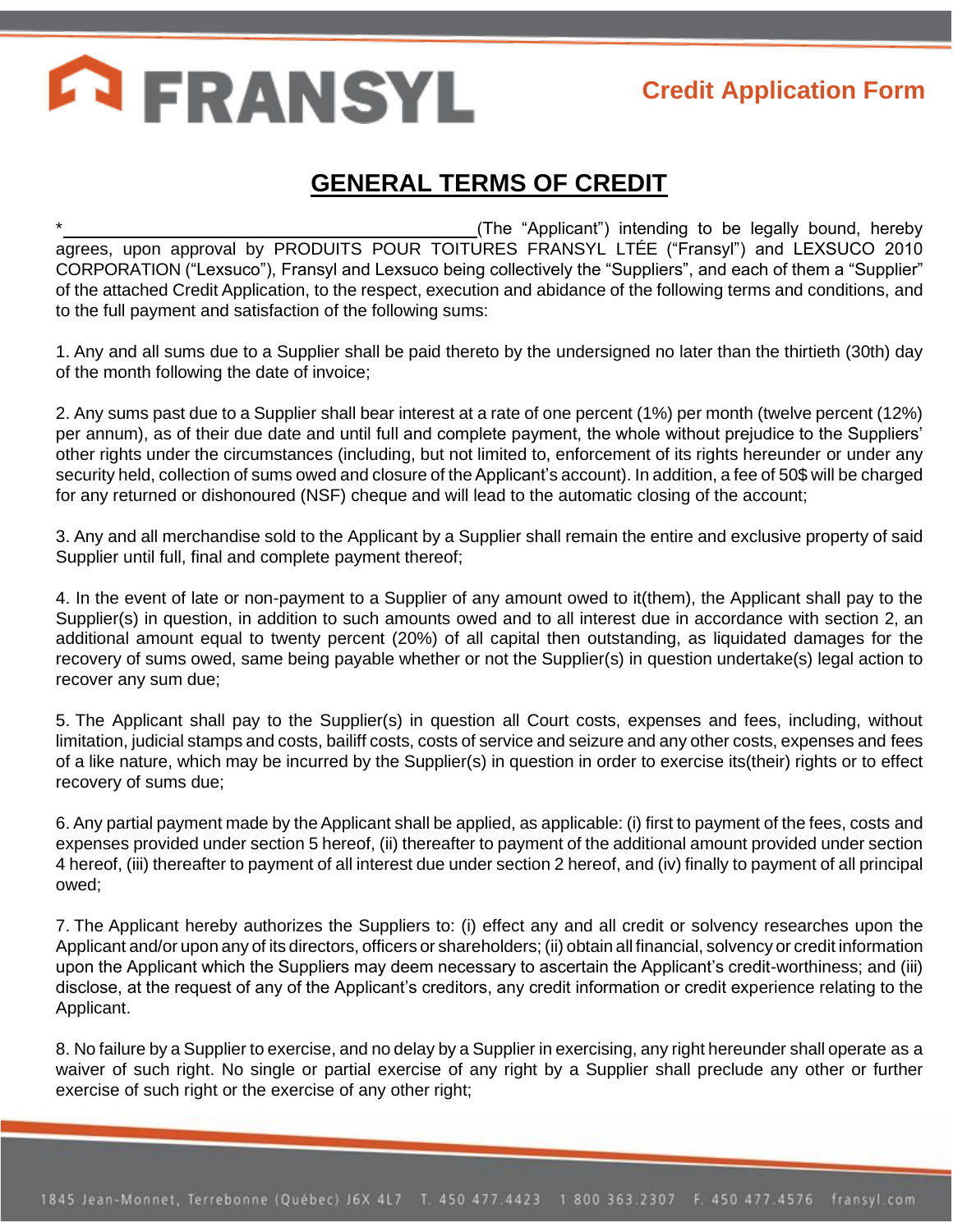## **ERANSYL**

## **Credit Application Form**

9. The rights and remedies herein provided to a Supplier are cumulative and in addition to, and not exclusive of or in substitution for, any rights and remedies otherwise available to that Supplier;

10. Once accepted by the Supplier(s), this agreement shall be governed by and construed in accordance with the Laws of the Province of Quebec and the parties hereby elect domicile for the purposes hereof in Montreal.

11. The Applicant declares that: (i) it has read this agreement in its entirety and has understood all of its terms and conditions; and (ii) it has received all necessary explanations with regards to the nature, extent and consequences of this agreement and all of its covenants and undertakings hereunder, which are reasonable and in no way prejudicial nor unduly disadvantageous;

12. This document may be signed in counterparts and each such counterpart will constitute an original document and such counterparts, taken together, will constitute one and the same instrument, and may be delivered by electronic transmission, via facsimile or email;

13. The parties have expressly requested that these presents be drafted in the English language only. **IN WITNESS WHEREOF**, the Applicant has signed within the City of \* The Second Left Province

of \*\_\_\_\_\_\_\_\_\_\_\_\_\_\_\_\_\_\_, on this \*\_\_\_\_\_\_\_\_\_\_\_\_\_\_\_day of \*\_\_\_\_\_\_\_\_ 20\*\_\_\_\_\_\_ .

\*\_\_\_\_\_\_\_\_\_\_\_\_\_\_\_\_\_\_\_\_\_\_\_\_\_\_\_\_\_\_\_\_\_\_\_\_\_\_\_\_\_\_\_\_\_\_\_ *(Signature)*

Per: \*\_\_\_\_\_\_\_\_\_\_\_\_\_\_\_\_\_\_\_\_\_\_\_\_\_\_\_\_\_\_\_\_\_\_\_\_\_\_\_\_\_\_ *(printed name)*

Title: \*

I have authority to bind this corporation.

14. Personal guarantee: The undersigned hereby jointly and severally warrant(s) and guarantee(s) the full and timely payment of any and all sums, debts and obligations, present or future by the applicant in accordance with this credit application and general terms of credit. The undersigned hereby expressly waive(s) and renounce(s) to the benefit of division and discussion.

| Signature: | Date: | Printed name: |
|------------|-------|---------------|
| Signature: | Date: | Printed name: |
| Signature: | Date: | Printed name: |

\*Electronic signatures are not authorized